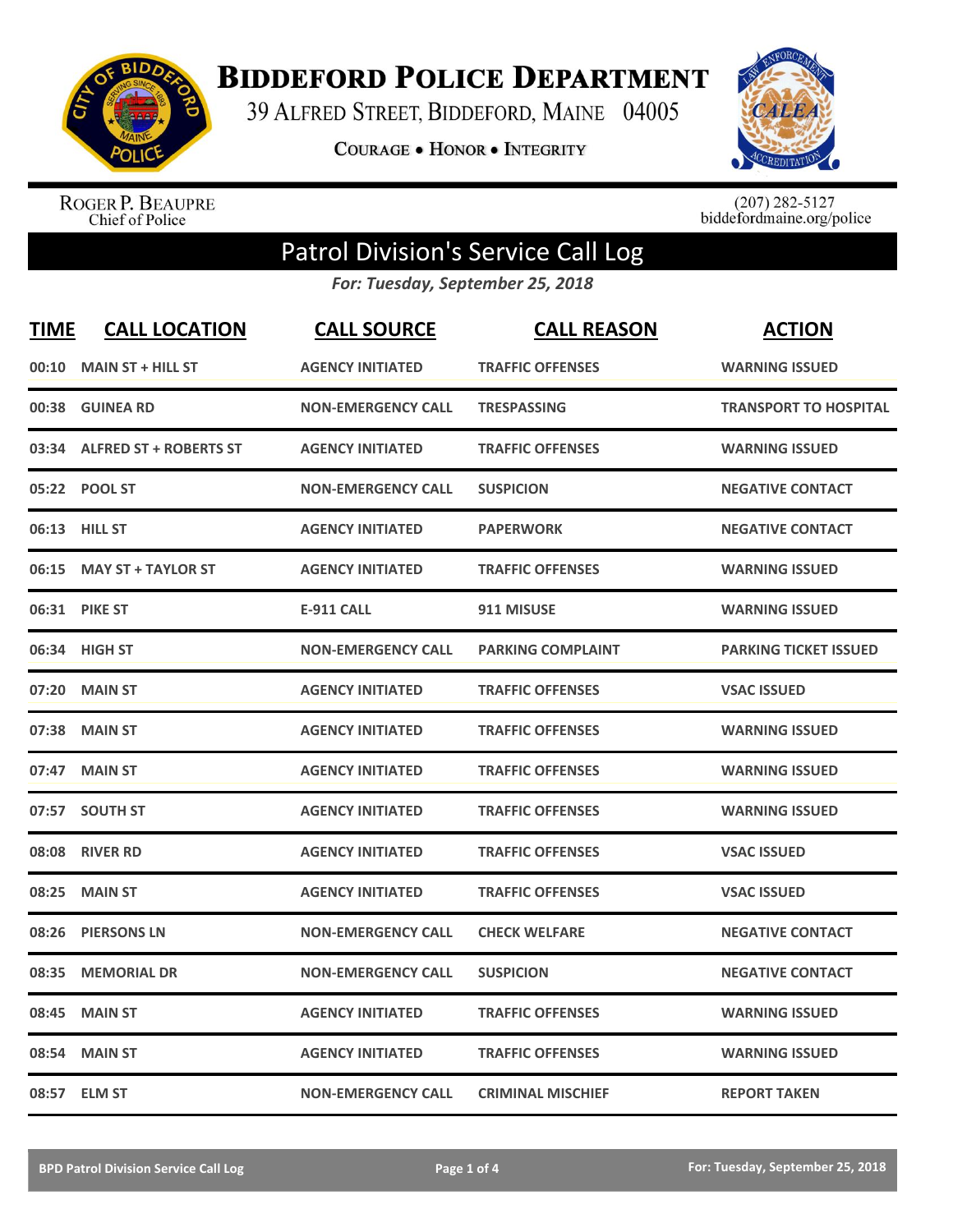| <b>TIME</b>                                                                                        | <b>CALL LOCATION</b>           | <b>CALL SOURCE</b>        | <b>CALL REASON</b>            | <b>ACTION</b>             |
|----------------------------------------------------------------------------------------------------|--------------------------------|---------------------------|-------------------------------|---------------------------|
|                                                                                                    | 09:07 ALFRED ST                | <b>AGENCY INITIATED</b>   | <b>TRAFFIC OFFENSES</b>       | <b>WARNING ISSUED</b>     |
|                                                                                                    | 09:14 CHERRY LN                | <b>NON-EMERGENCY CALL</b> | <b>DOMESTIC COMPLAINTS</b>    | <b>NEGATIVE CONTACT</b>   |
| 09:20                                                                                              | <b>MAINE TPKE</b>              | <b>AGENCY INITIATED</b>   | <b>TRAFFIC OFFENSES</b>       | <b>VSAC ISSUED</b>        |
|                                                                                                    | 09:22 GRAHAM ST                | <b>NON-EMERGENCY CALL</b> | <b>ARTICLES LOST/FOUND</b>    | <b>REPORT TAKEN</b>       |
|                                                                                                    | 09:38 ALFRED ST                | <b>AGENCY INITIATED</b>   | <b>TRAFFIC OFFENSES</b>       | <b>WARNING ISSUED</b>     |
|                                                                                                    | 09:44 ALFRED ST                | <b>AGENCY INITIATED</b>   | <b>TRAFFIC OFFENSES</b>       | <b>VSAC ISSUED</b>        |
|                                                                                                    | 09:45 MEDICAL CENTER DR        | <b>E-911 CALL</b>         | 911 MISUSE                    | <b>NO ACTION REQUIRED</b> |
|                                                                                                    | 09:55 ALFRED ST                | <b>AGENCY INITIATED</b>   | <b>ALL OTHER</b>              | <b>SERVICES RENDERED</b>  |
|                                                                                                    | 10:00 ALFRED ST                | <b>AGENCY INITIATED</b>   | <b>TRAFFIC OFFENSES</b>       | <b>WARNING ISSUED</b>     |
|                                                                                                    | 10:04 ALFRED ST                | <b>NON-EMERGENCY CALL</b> | <b>SUSPICION</b>              | <b>SERVICES RENDERED</b>  |
|                                                                                                    | 10:07 ALFRED ST                | <b>AGENCY INITIATED</b>   | <b>TRAFFIC OFFENSES</b>       | <b>WARNING ISSUED</b>     |
|                                                                                                    | 10:15 ALFRED ST                | <b>AGENCY INITIATED</b>   | <b>TRAFFIC OFFENSES</b>       | <b>WARNING ISSUED</b>     |
|                                                                                                    | 10:29 BOULDER WAY              | <b>AGENCY INITIATED</b>   | <b>TRAFFIC OFFENSES</b>       | <b>VSAC ISSUED</b>        |
|                                                                                                    | 10:30 ALFRED ST                | <b>AGENCY INITIATED</b>   | <b>DRUG BOX</b>               | <b>SERVICES RENDERED</b>  |
|                                                                                                    | 10:45 MAPLEWOOD AVE            | <b>AGENCY INITIATED</b>   | <b>LOCKOUT DRILL</b>          | <b>SERVICES RENDERED</b>  |
|                                                                                                    | 10:47 ELM ST                   | <b>AGENCY INITIATED</b>   | <b>TRAFFIC OFFENSES</b>       | <b>WARNING ISSUED</b>     |
|                                                                                                    | 10:54 ELM ST + LANDRY ST       | <b>AGENCY INITIATED</b>   | <b>TRAFFIC OFFENSES</b>       | <b>WARNING ISSUED</b>     |
|                                                                                                    | 11:14 ALFRED ST                | <b>NON-EMERGENCY CALL</b> | <b>COURT ORDERED CHECK IN</b> | <b>NO VIOLATION</b>       |
|                                                                                                    | 11:19 CORNERSTONE DR           | E-911 CALL                | 911 MISUSE                    | <b>SERVICES RENDERED</b>  |
|                                                                                                    | 11:41 OAK RIDGE RD + GUINEA RD | <b>AGENCY INITIATED</b>   | <b>TRAFFIC DETAIL</b>         | <b>NO VIOLATION</b>       |
|                                                                                                    | 11:54 SUMMER ST                | <b>OTHER</b>              | <b>PAPERWORK</b>              | <b>SERVICES RENDERED</b>  |
|                                                                                                    | <b>11:54 MAIN ST</b>           | <b>E-911 CALL</b>         | 911 MISUSE                    | <b>NEGATIVE CONTACT</b>   |
|                                                                                                    | 12:07 POOL ST                  | <b>AGENCY INITIATED</b>   | <b>TRAFFIC OFFENSES</b>       | <b>WARNING ISSUED</b>     |
|                                                                                                    | 12:14 MT VERNON ST             | <b>NON-EMERGENCY CALL</b> | <b>MESSAGE DELIVERY</b>       | <b>SERVICES RENDERED</b>  |
|                                                                                                    | 12:22 HILL ST                  | E-911 CALL                | <b>DOMESTIC COMPLAINTS</b>    | <b>ARREST(S) MADE</b>     |
| OFFENDER: ISRAEL ISAAC ORIOL  AGE: 33  RESIDENT OF: BIDDEFORD, ME<br><b>CHARGE: WARRANT ARREST</b> |                                |                           |                               |                           |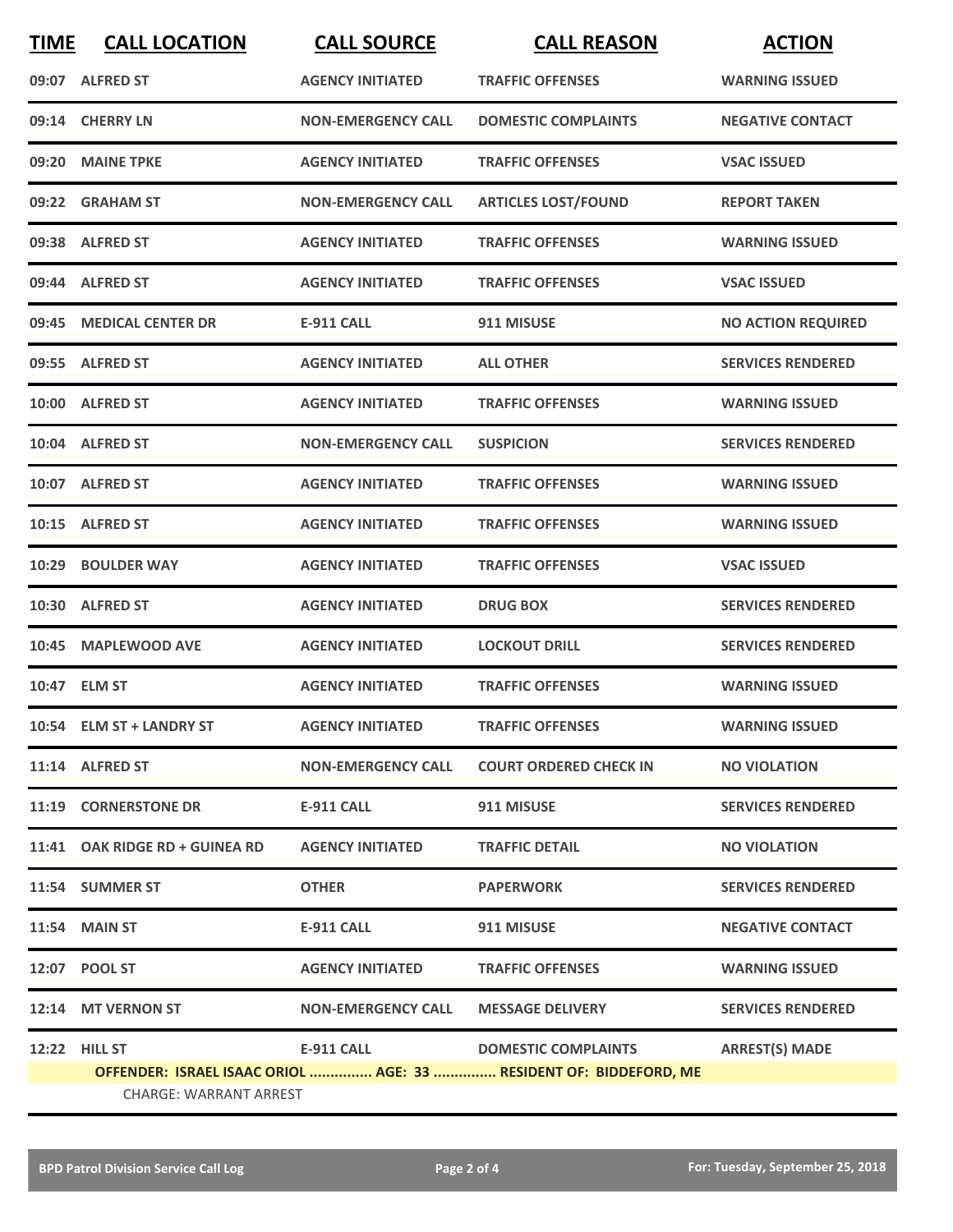| <b>TIME</b> | <b>CALL LOCATION</b>                   | <b>CALL SOURCE</b>        | <b>CALL REASON</b>                                            | <b>ACTION</b>                |
|-------------|----------------------------------------|---------------------------|---------------------------------------------------------------|------------------------------|
|             | 12:44 HILL ST                          | <b>AGENCY INITIATED</b>   | <b>SUSPICION</b>                                              | <b>REPORT TAKEN</b>          |
|             | 13:02 MAPLEWOOD AVE                    | <b>RADIO</b>              | <b>TRAFFIC OFFENSES</b>                                       | <b>VSAC ISSUED</b>           |
|             | 13:28 HILL ST                          | <b>AGENCY INITIATED</b>   | <b>PRO-ACTIVE DV RESPONSE TEAM</b>                            | <b>NEGATIVE CONTACT</b>      |
|             | 13:34 HILL ST                          | <b>AGENCY INITIATED</b>   | <b>PRO-ACTIVE DV RESPONSE TEAM</b>                            | <b>NO VIOLATION</b>          |
|             | 13:49 ALFRED ST                        | <b>AGENCY INITIATED</b>   | <b>TRAFFIC OFFENSES</b>                                       | <b>WARNING ISSUED</b>        |
|             | 13:56 ALFRED ST                        | <b>AGENCY INITIATED</b>   | <b>TRAFFIC OFFENSES</b>                                       | <b>VSAC ISSUED</b>           |
|             | 14:13 BOULDER WAY                      | <b>NON-EMERGENCY CALL</b> | <b>THEFT</b>                                                  | <b>REPORT TAKEN</b>          |
|             | 14:28 SULLIVAN ST                      | <b>E-911 CALL</b>         | 911 MISUSE                                                    | <b>WARNING ISSUED</b>        |
|             | 16:11 HILLS BEACH RD                   | <b>NON-EMERGENCY CALL</b> | <b>DRUG</b>                                                   | <b>REPORT TAKEN</b>          |
|             | 16:17 ELM ST                           | <b>AGENCY INITIATED</b>   | <b>TRAFFIC OFFENSES</b>                                       | <b>VSAC ISSUED</b>           |
|             | 16:17 ORCHARD ST                       | <b>NON-EMERGENCY CALL</b> | <b>VIOL OF BAIL CONDITIONS</b>                                | <b>SERVICES RENDERED</b>     |
|             | 16:23 HILL ST                          | <b>NON-EMERGENCY CALL</b> | <b>CRUISER ACCIDENT</b>                                       | <b>STATE FORM TAKEN</b>      |
|             | 16:29 ALFRED ST                        | <b>WALK-IN AT STATION</b> | <b>COURT ORDERED CHECK IN</b>                                 | <b>SERVICES RENDERED</b>     |
|             | 16:46 PEARL ST + ELM ST                | <b>AGENCY INITIATED</b>   | <b>VIOL OF BAIL CONDITIONS</b>                                | <b>ARREST(S) MADE</b>        |
|             | CHARGE: VIOLATING CONDITION OF RELEASE |                           | OFFENDER: DAVID JAMES TRAYNOR  AGE: 34  RESIDENT OF: SACO, ME |                              |
|             | 17:16 WATER ST                         | <b>NON-EMERGENCY CALL</b> | <b>PARKING COMPLAINT</b>                                      | <b>GONE ON ARRIVAL</b>       |
|             | 17:49 JEFFERSON ST                     | <b>E-911 CALL</b>         | 911 MISUSE                                                    | <b>SERVICES RENDERED</b>     |
|             | 17:51 HILL ST                          | <b>NON-EMERGENCY CALL</b> | <b>DOMESTIC COMPLAINTS</b>                                    | <b>WARNING ISSUED</b>        |
|             | 18:14 WEST ST                          | <b>NON-EMERGENCY CALL</b> | <b>PAPERWORK</b>                                              | <b>SERVICES RENDERED</b>     |
|             | 18:38 CRESCENT ST                      | <b>NON-EMERGENCY CALL</b> | <b>ALL OTHER</b>                                              | <b>REFERRED OTHER AGENCY</b> |
|             | 19:18 KASON LN                         | <b>E-911 CALL</b>         | 911 MISUSE                                                    | <b>SERVICES RENDERED</b>     |
|             | 19:33 AMHERST ST                       | <b>NON-EMERGENCY CALL</b> | <b>PARKING COMPLAINT</b>                                      | <b>PARKING TICKET ISSUED</b> |
|             | 20:11 ALFRED ST + MAINE TPKE           | <b>NON-EMERGENCY CALL</b> | LIGHTS MALFUNCTIONING                                         | <b>SERVICES RENDERED</b>     |
|             | 20:43 WATER ST                         | <b>NON-EMERGENCY CALL</b> | <b>TRESPASSING</b>                                            | <b>CIVIL COMPLAINT</b>       |
|             | 21:29 SOUTH ST + STATE ST              | <b>NON-EMERGENCY CALL</b> | <b>ROAD HAZARD</b>                                            | <b>SERVICES RENDERED</b>     |
|             | 21:33 SOUTH ST + STATE ST              | <b>E-911 CALL</b>         | <b>ROAD HAZARD</b>                                            | <b>NO ACTION REQUIRED</b>    |